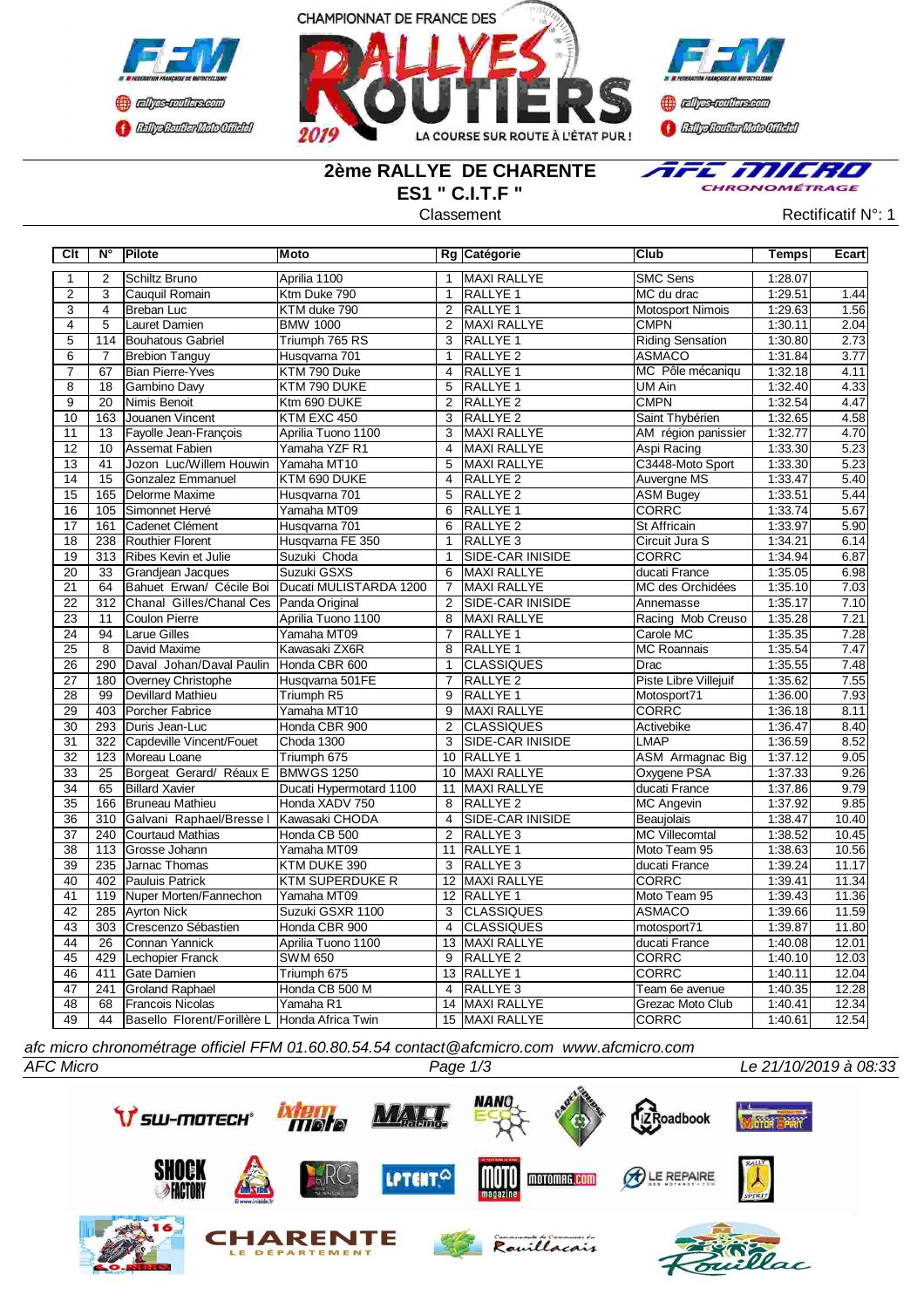



**Confederation Complementation** 

## 2ème RALLYE DE CHARENTE ES1 " C.I.T.F "



Classement Rectificatif N°: 1

| Clt             | N°              | Pilote                                        | <b>Moto</b>            |                 | Rg Catégorie            | Club                   | Temps   | Ecart |
|-----------------|-----------------|-----------------------------------------------|------------------------|-----------------|-------------------------|------------------------|---------|-------|
| 50              | 51              | Pelaez Sylvain                                | Ducati Panigale V4     |                 | 16 MAXI RALLYE          | <b>CMPN</b>            | 1:40.63 | 12.56 |
| 51              | 296             | Pigeat Richard                                | Ducati 900 SUPERSPORT  | 5               | ICLASSIQUES             | Racing Mob Creuso      | 1:40.91 | 12.84 |
| 52              | 292             | <b>Fortin Eric</b>                            | <b>BMW 80 GS</b>       | 6               | <b>CLASSIQUES</b>       | <b>MNO</b>             | 1:41.02 | 12.95 |
| 53              | 406             | Coppini Luigi                                 | Kawasaki GTR           | 17              | MAXI RALLYE             | CORRC                  | 1:41.19 | 13.12 |
| 54              | 431             | Dupleix Flavien                               | Yamaha MT03            | 10              | RALLYE <sub>2</sub>     | <b>CORRC</b>           | 1:41.40 | 13.33 |
| 55              | 104             | Preudhomme benjamin                           | Suzuki GSXS 750        | 14              | RALLYE <sub>1</sub>     | <b>MC Carole</b>       | 1:41.70 | 13.63 |
| 56              | 329             | Choin Albert/Bordas Patri                     | Choda Suzuki GSXR 1000 | $\overline{5}$  | <b>SIDE-CAR INISIDE</b> | <b>UM Aube</b>         | 1:41.87 | 13.80 |
| 57              | 334             | Titard J-louis/Eragne Flori Choda suzuki 1300 |                        | $\overline{6}$  | <b>SIDE-CAR INISIDE</b> | Trélivan               | 1:42.30 | 14.23 |
| 58              | 291             | <b>Theillac Thierry</b>                       | Ducati SUPERSPORT 900  | $\overline{7}$  | <b>CLASSIQUES</b>       | <b>MC Angoumoisin</b>  | 1:42.64 | 14.57 |
| 59              | 42              | Vermorel Sylvain                              | Ktm 1290 SUPERDUKER    | $\overline{18}$ | <b>MAXI RALLYE</b>      | picarloux              | 1:42.68 | 14.61 |
| 60              | 54              | <b>Deburck Philippe</b>                       | <b>KTM Adventure</b>   | 19              | MAXI RALLYE             | Enduro Club de Ver     | 1:42.74 | 14.67 |
| 61              | 46              | Dosmas Philippe et Moniq BMW GS 1200          |                        | 20              | MAXI RALLYE             | la main au panier      | 1:42.74 | 14.67 |
| 62              | 160             | <b>Bousselin Philippe</b>                     | KTM DUKE 690           | 11              | RALLYE <sub>2</sub>     | MC virée en Livrado    | 1:42.90 | 14.83 |
| 63              | 164             | Pétuaud-létang Bruno/Del                      | Husqvarna 701          | 12              | RALLYE <sub>2</sub>     | <b>PLV Racing</b>      | 1:42.93 | 14.86 |
| 64              | 317             | Bacon Franck/Penot Cédr                       | <b>KTM RC8R</b>        | 7               | <b>SIDE-CAR INISIDE</b> | Racing mob Creuso      | 1:42.98 | 14.91 |
| 65              | 421             | <b>Bertrand Guillaume</b>                     | Kawasaki ZX750L        | 15              | RALLYE 1                | CORRC                  | 1:43.61 | 15.54 |
| 66              | 432             | <b>Richard David</b>                          | KTM DUKE R             | 13              | <b>RALLYE 2</b>         | <b>CORRC</b>           | 1:43.76 | 15.69 |
| 67              | 294             | Palicot Grégory                               | Honda CBR 600          | 8               | <b>CLASSIQUES</b>       | <b>ACO</b>             | 1:43.83 | 15.76 |
| 68              | 108             | Gilli Aurélien                                | Yamaha MT07            | 16              | <b>RALLYE 1</b>         | Pit lane endurance     | 1:43.99 | 15.92 |
| 69              | 162             | Dupuis-Maurin Valeryane                       | Kawasaki ER6M          | 14              | <b>RALLYE 2</b>         | Drac                   | 1:44.18 | 16.11 |
| 70              | 21              | Maurel Eric                                   | Aprilia Tuono 1100     | 21              | <b>MAXI RALLYE</b>      | Senas Durance          | 1:44.18 | 16.11 |
| $\overline{71}$ | 422             | Beaumont Aurélien                             | MV Agusta 800          | 17              | RALLYE 1                | CORRC                  | 1:44.30 | 16.23 |
| $\overline{72}$ | $\overline{27}$ | Vaugelade Jean-Pierre                         | Aprilia RSV4           | $\overline{22}$ | <b>MAXI RALLYE</b>      | <b>MC</b> Argentonnais | 1:44.56 | 16.49 |
| 73              | 117             | Brousté Laurent                               | Triumph R 675          | 18              | <b>RALLYE 1</b>         | <b>MTTH</b>            | 1:44.59 | 16.52 |
| $\overline{74}$ | 439             | <b>Beneston Didier</b>                        | Honda CBR 600          | 9               | <b>CLASSIQUES</b>       | <b>CORRC</b>           | 1:44.98 | 16.91 |
| 75              | 438             | <b>Streiff Laurent</b>                        | Yamaha FZR 600         | 10              | <b>CLASSIQUES</b>       | <b>CORRC</b>           | 1:44.99 | 16.92 |
| 76              | 315             | Lepage pauline/Lepage D                       | Yamaha R1 MSR          | 8               | SIDE-CAR INISIDE        | MC <sub>2</sub> A      | 1:45.01 | 16.94 |
| $\overline{77}$ | 418             | Chamaux Sylvain                               | Suzuki GSXR 600        | 19              | <b>RALLYE 1</b>         | <b>CORRC</b>           | 1:45.29 | 17.22 |
| $\overline{78}$ | 321             | Bleusez David/Capdeville                      | Choda Original         | 9               | <b>SIDE-CAR INISIDE</b> | Racing Mob Creuso      | 1:45.30 | 17.23 |
| $\overline{79}$ | 325             | Eragne Olivier/Eragne Loi                     | Yamaha FJ 1100         | 10              | SIDE-CAR INISIDE        | la main au panier      | 1:45.89 | 17.82 |
| $\overline{80}$ | 426             | Dubuc Pierre-Adrien                           | Kawasaki ER6           | 15              | <b>RALLYE 2</b>         | <b>CORRC</b>           | 1:46.27 | 18.20 |
| 81              | 415             | Poitevin Julien                               | Honda Hordnet 600      | $\overline{20}$ | <b>RALLYE 1</b>         | <b>CORRC</b>           | 1:46.29 | 18.22 |
| 82              | 414             | <b>Blay Yohan</b>                             | Honda CBRR             | 21              | <b>RALLYE 1</b>         | <b>CORRC</b>           | 1:46.58 | 18.51 |
| 83              | 59              | Stephan Pierre/Brunet Elo Triumph 1050        |                        | 23              | MAXI RALLYE             | Moto Team 95           | 1:46.61 | 18.54 |
| 84              | 274             | Lacoste Christian                             | <b>BMW 750</b>         | 1               | <b>ANCIENNES</b>        | UM Ain                 | 1:46.88 | 18.81 |
| 85              | 413             | Grammatico Loic                               | Honda CBRR             | 22              | RALLYE 1                | <b>CORRC</b>           | 1:47.39 | 19.32 |
| 86              | 412             | D'abrigeon Franck                             | Triumph 675            | 23              | RALLYE <sub>1</sub>     | CORRC                  | 1:47.53 | 19.46 |
| 87              | 430             | Spinoza laurent                               | Honda CB 500           | 16              | RALLYE <sub>2</sub>     | <b>CORRC</b>           | 1:48.52 | 20.45 |
| $\overline{88}$ | 401             | Monostori Michel                              | <b>BMW TMT2</b>        | $\overline{24}$ | <b>MAXI RALLYE</b>      | <b>CORRC</b>           | 1:48.57 | 20.50 |
| 89              | 58              | Bourgeois Frédéric                            | <b>KTM SUPERDUKE R</b> | 25              | <b>MAXI RALLYE</b>      | Carole MC              | 1:48.60 | 20.53 |
| $\overline{90}$ | 400             | <b>Baudot Pascal</b>                          | <b>BMW 1150 GS</b>     | 26              | MAXI RALLYE             | <b>CORRC</b>           | 1:49.18 | 21.11 |
| 91              | 407             | Boisserie Philippe/Dideric                    | <b>BMW RT 1250</b>     | $\overline{27}$ | <b>MAXI RALLYE</b>      | <b>CORRC</b>           | 1:49.28 | 21.21 |
| 92              | 233             | <b>Colliot Philippe</b>                       | <b>KTM 390</b>         | 5               | RALLYE <sub>3</sub>     | Avenir Moto            | 1:49.29 | 21.22 |
| 93              | 101             | Bacca Riccardo                                | Suzuki GSXR 750        | 24              | RALLYE 1                | Passion Vitesse        | 1:49.84 | 21.77 |
| 94              | 304             | Menard Frédéric                               | Kawasaki KLR 650       | 11              | <b>CLASSIQUES</b>       | Team performance       | 1:50.09 | 22.02 |
| 95              | 419             | Rudyk Trystan                                 | Suzuki GSR 750         | 25              | <b>RALLYE 1</b>         | <b>CORRC</b>           | 1:50.22 | 22.15 |
| 96              | 424             | Sirque Nicolas                                | KTM DUKE 2             | 26              | <b>RALLYE 1</b>         | <b>CORRC</b>           | 1:50.41 | 22.34 |
| 97              | 55              | Lamour Marc                                   | Honda CBRX             |                 | 28 MAXI RALLYE          | MC DU VAL DE SE        | 1:50.51 | 22.44 |
| $\overline{98}$ |                 | 167 Molinet Denis                             | Kawasaki 650           |                 | 17 RALLYE 2             | Moto club Dauphino     | 1:50.69 | 22.62 |

*afc micro chronométrage officiel FFM 01.60.80.54.54 contact@afcmicro.com www.afcmicro.com*